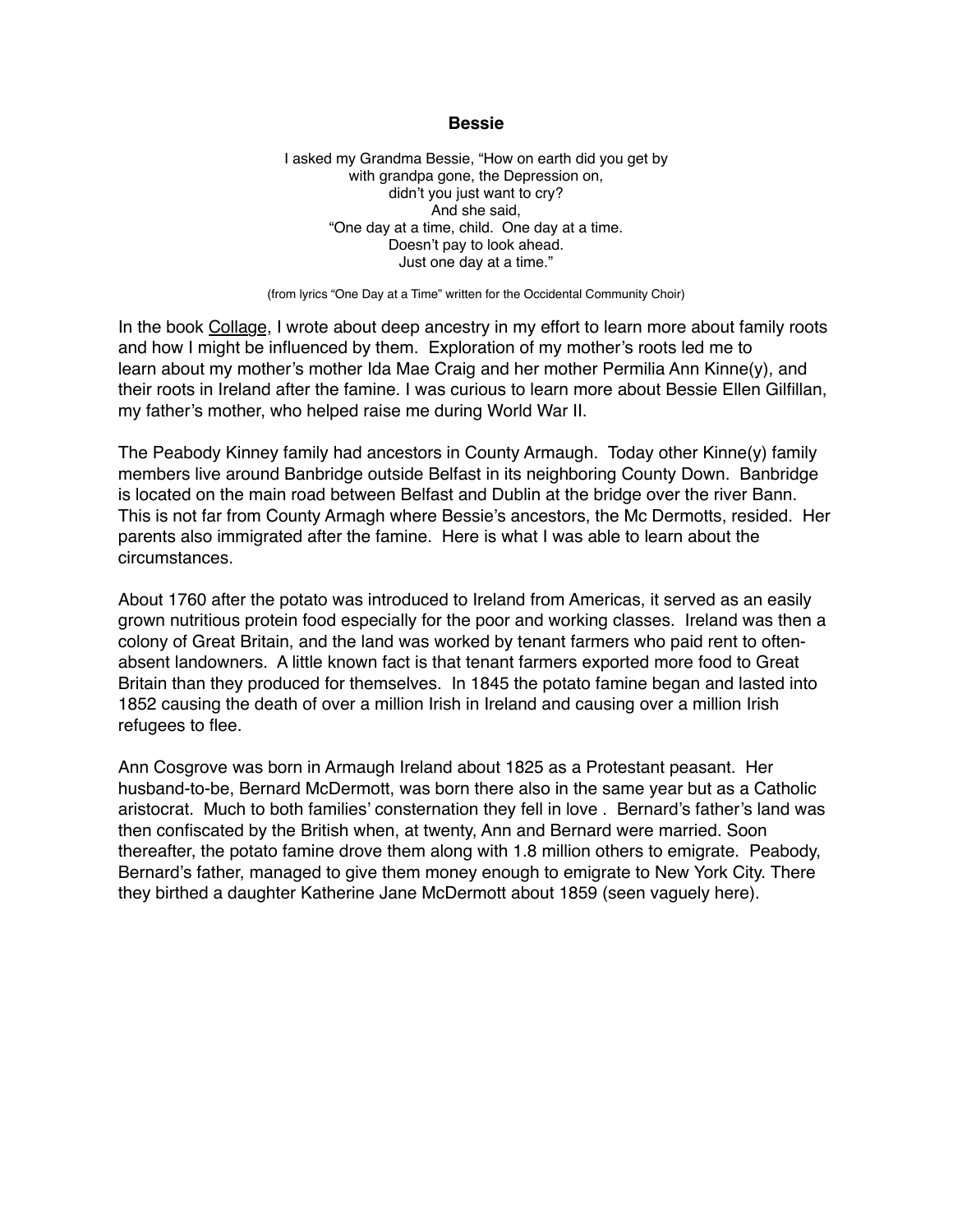

*[I refer here to an interview transcript with my great aunt, Molly Kelly, Bessies' youngest sister, who shared family lore with my aunts.]*

Bernard was pretty helpless as a provider. Moving from aristocratic Ireland to a less civilized America left him floundering. Katherine's mother, Ann, however knew how to make due and make ends meet. She, Katherine, and her siblings did odd jobs to support their mother and father. "They lived poorly off the land in a shack." The family later moved west to Sutton, Nebraska where mother Ann died. A year later, Bernard moved to Omaha where he died. Daughter Katherine moved to Chillicothe, Illinois where she lived, married, and died a year earlier than her father.

Katherine married William Albert Gilfillian of Peoria, Illinois after the Civil War. He was a year younger than she. William and Katherine (Kathryne) formed an Irish Catholic family raising a total of eight children, six girls and two boys. Katherine learned from her mother how to be resourceful by taking in laundry and making sausages to supplement her husband's income. In 1890, she gave birth to Bessie Ellen Gilfillian. This birth was late in her life at the age of 37. Katherine was 42 when she had her last child Molly in 1894 that I quote. *[Spellings change from Jean to Jane, Kathryne to Katherine or Catherine, Gilfillan to Gilfillian, etc. Reading and writing being limited as they were made spelling erratic and tracking lineage slow.].*

William was a dairy farmer and is reported to have had a bad temper. He could not read, but Bessie, who was the first in her family to learn to read and write, read the *Peoria Times* to her father each night. He was interested in following the politics of the day. Like her mother, Bessie also learned to pull a wagon to pick up dirty clothing around town and later to deliver clean laundry. Though very poor, living frugally the family managed to send all their children to school.

As one of the youngest, Bessie was an outstandingly good student. At 18 she graduated from high school then got her teacher's certificate. She taught in a one room schoolhouse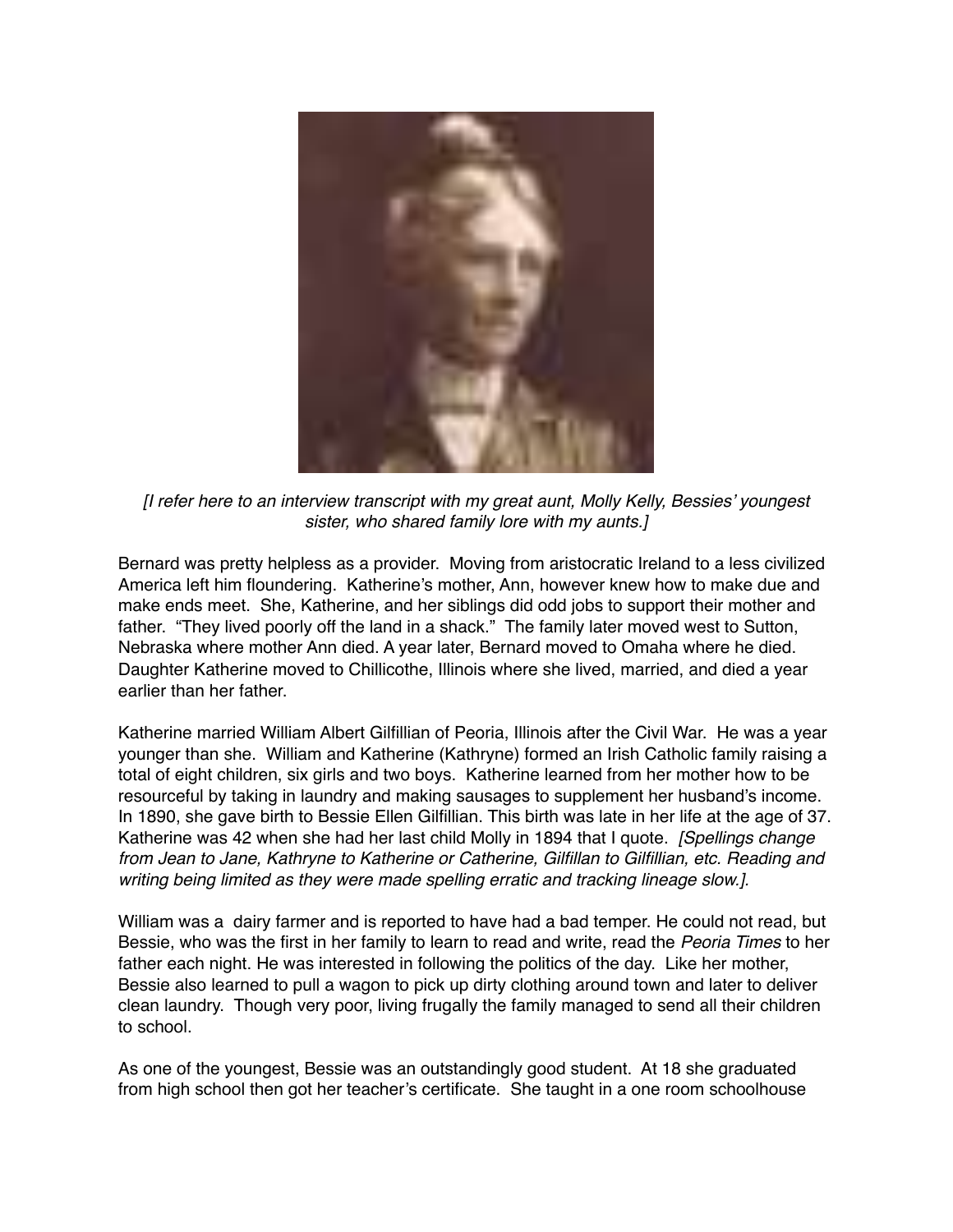twenty miles up the Illinois River in Chillicothe for two years. Her students were 2nd grade through 4th grade, though some of her 2nd graders were rough 16 year old boys. She was known to be serious with a quick intellect, practical, and unflappable. These personality traits served her well throughout her life and her mother grew to rely on her. Bessie recalled to Molly how two of her smartest young students lived in a cave with their drunken father who beat them. They seldom had more than lard spread on bread for lunch; so she would share what food she could with them.





She met her future husband as she walked home from school one day when he rode by in his buggy. He, George LeRoy Snyder, was also one of eight children. At age 18, he was three years younger than she. He was apprentice-baking under his Uncle Charlie in Peoria. George finished school to the 9th grade, but then he preferred to work. George and Bessie fell in love, went to Keokuk Iowa on the Mississippi, and were married. Meanwhile, George did more apprentice-baking there. Unfortunately the German master baker kept all his 'trade secrets'. This necessitated George writing down memories of his observations after work. When they returned to Peoria, Bessie helped out by doing domestic chores for Uncle Charlie after Charlie's wife left him while George worked.

There Bessie gave birth to their first child, my father Richard Vernon Snyder. According to sister Molly, my father was a cute little boy whose personality took after his mother Bessie's. Molly loved to play with him. He used to wander off to seek out his Grandma Katherine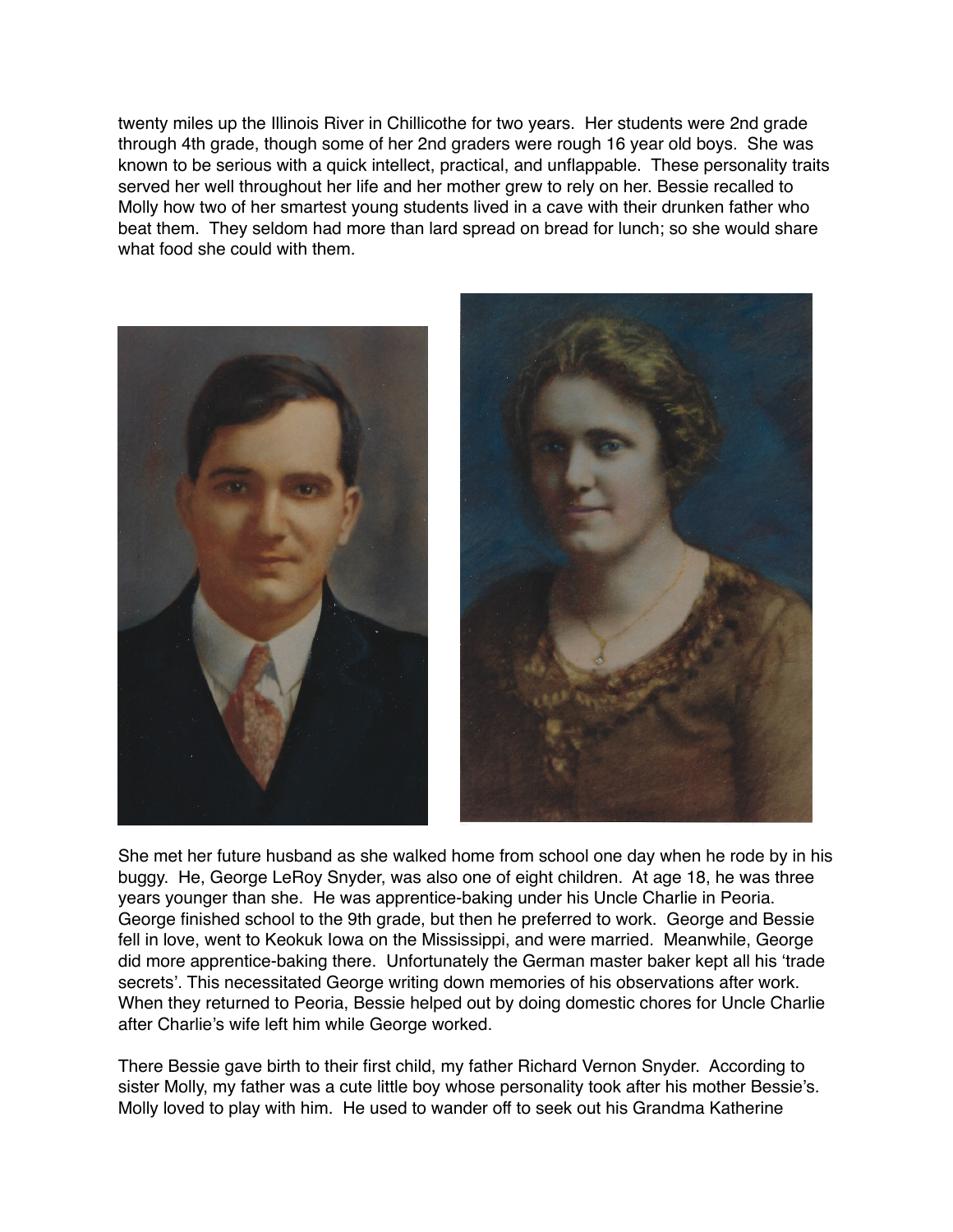where he was welcomed only after securing permission from Bessie. Soon thereafter the family left for Coldwater, Michigan to establish their own bakery in 1916. Four years after Richard, they gave birth to a second son, James, then three daughters Kathryn Rose, Harriet, and Mary Ellen ten years after James. Bessie was then 35.

Bessie's children James and Kathryn chose to be Catholic, but Bessie, Richard, Harriet, and Mary Ellen chose Protestantism like their father George. George died at age 42 of pancreatic cancer but, while in the hospital, he taught his children and wife about the bakery business. Bessie outlived her husband by forty years during which time she learned to run the business through the Depression and raise their five children. She also helped raise her grandchildren during World War II when the men went off to fight leaving their wives to go to work.

When I look at the history of these three women, I can understand how I came to value hard work and a good education. In just a few generations they nurtured the physical and mental well-being of many. Grandma was a devoted learner and praised me for being a "sincere student". My Dad was the first to earn a master's degree. My daughter was the first to earn a PhD. Ann, Ann's daughter Katherine, and Bessie labored to make it possible.

Visiting Detroit and coming to bed in my bedroom with me when I was a girl, I heard her sigh in the dark. I asked if she was OK, and she said, "Yes. I sometimes wonder why I wait so long to lie down." I asked her if she had ever thought of remarrying, and she said, "No. I already have had the best husband a woman could hope to find."